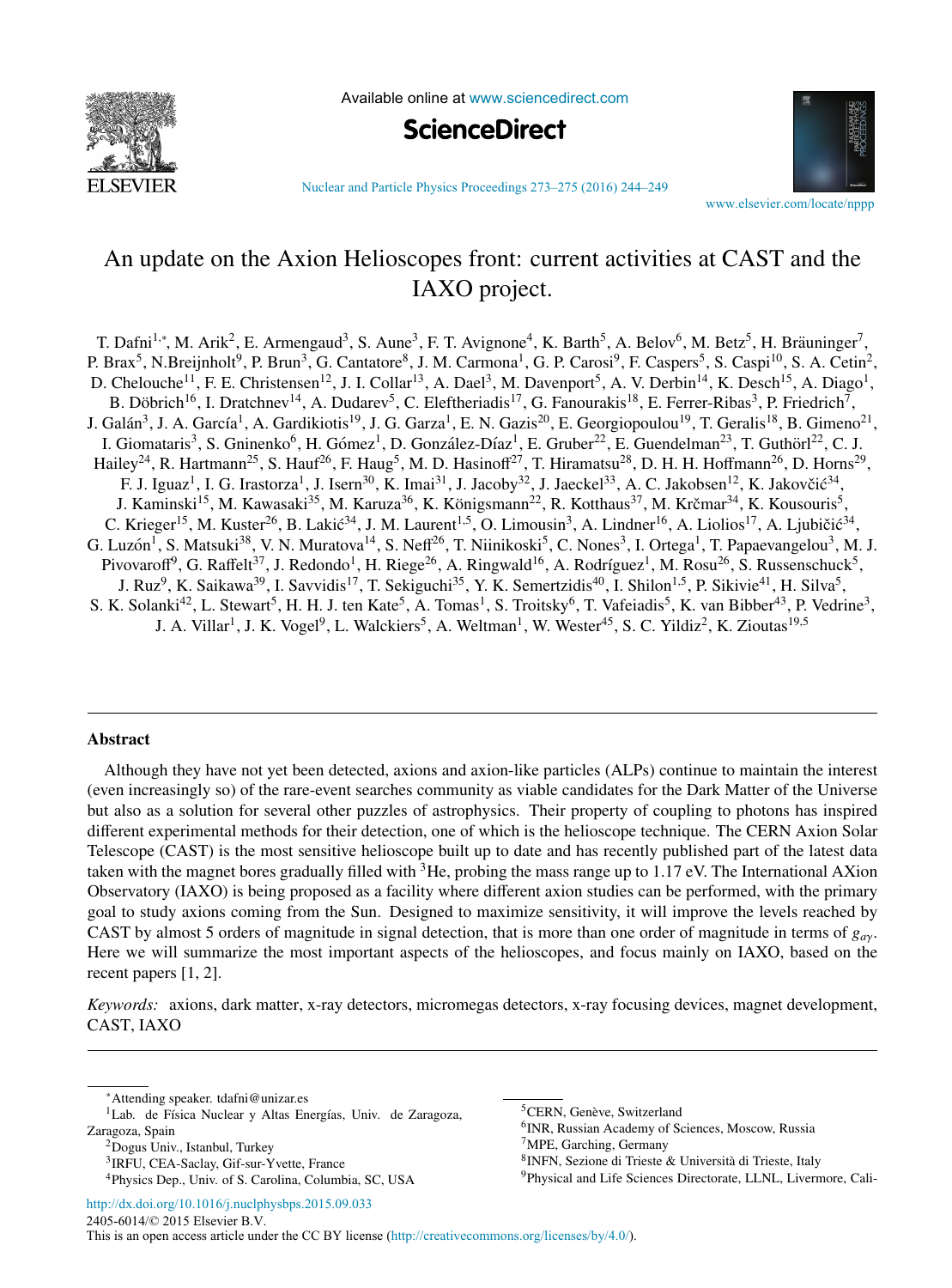#### *T. Dafni et al. / Nuclear and Particle Physics Proceedings 273–275 (2016) 244–249* 245

## 1. Introduction

The discovery that the Universe has a very intense Dark Side has supposed a revolution: 68% of the matterenergy budget is in the form of Dark Energy, 27% is in the form of Dark Matter (DM) and only 5% is ordinary matter [3]. There is still a lot of speculation on the nature of Dark Energy, however more is known about the Dark Matter particle. The most sought-after option

11Physics Department, Univ. of Haifa, Haifa, 31905 Israel

<sup>12</sup>DTU Space, Tech. Univ. of Denmark, Copenhagen, Denmark 13Enrico Fermi Inst. and KICP, Univ. of Chicago, Chicago, IL,

USA<br><sup>14</sup>St.Petersburg Nuclear Physics Institute, St.Petersburg, Russia

<sup>15</sup>Physikalisches Institut der Universität Bonn, Bonn, Germany 16DESY, Hamburg, Germany

17Aristotle Univ. of Thessaloniki, Thessaloniki, Greece

18NCSR Demokritos, Athens, Greece

19Physics Department, Univ. of Patras, Patras, Greece

20National Technical Univ. of Athens, Athens, Greece

21Inst. de Ciencias de las Materiales, Univ. de Valencia, Valencia, Spain

<sup>22</sup> Albert-Ludwigs-Universität Freiburg, Freiburg, Germany

23Physics dep., Ben Gurion Univ., Beer Sheva, Israel

24Columbia Univ. Astrophysics Laboratory, New York, NY, USA <sup>25</sup>MPI Halbleiterlabor, München, Germany

<sup>26</sup>Technische Universität Darmstadt, IKP, Darmstadt, Germany

27Dep. of Physics and Astronomy, Univ. of British Columbia, Vancouver, Canada

28Yukawa Inst. for Theoretical Physics, Kyoto Univ., Kyoto, Japan  $29$ Inst. für Experimentalphysik, Universität Hamburg, Hamburg, Germany

 $30$ Inst. de Ciències de l'Espai (CSIC-IEEC), Facultat de Ciències, Bellaterra, Spain

31Advanced Science Research Center, Japan Atomic Energy Agency, Tokai-mura, Ibaraki-ken, Japan

32Johann Wolfgang Goethe-Universität, Ins. für Angewandte Physik, Frankfurt am Main, Germany

für theoretische Physik, Universität Heidelberg, Philosophenweg 16, 69120 Heidelberg, Germany

<sup>34</sup>Rudjer Bošković Institute, Zagreb, Croatia

<sup>35</sup>Inst. for Cosmic Ray Research, Univ. of Tokyo, Tokyo, Japan

36Physics Dep. & Center for Micro and Nano Sciences and Technologies, Univ. of Rijeka, Croatia.

 $37$ Max-Planck-Institut für Physik, Munich, Germany

38Research Center for Low Temperature & Materials Sciences, Kyoto Univ., Kyoto, 606-8502 Japan

<sup>39</sup>Dep. of Physics, Tokyo Institute of Technology, Tokyo, Japan

40Center of Axion & Precision Physics, IBS, KAIST, Daejeon, Ko-

rea<br><sup>41</sup>Department of Physics, Univ. of Florida, Gainesville, FL 32611, USA<br> $42$ Max-Planck-Institut für Sonnensystemforschung, Katlenburg-

Lindau, Germany

43Dep. of Nuclear Engineering, Univ. of California Berkeley, Berkeley, CA, USA

44Univ. of Cape Town, South Africa

45Fermi National Accelerator Laboratory, Batavia, IL, USA

are the Weakly Interacting Massive Particles (WIMP), while the other favourable candidate are the axions.

Axions arise as a consequence of a spontaneous breaking of a global symmetry proposed to solve the strong-CP problem [4, 5, 6] and since then have been evoked in several occasions as solutions for other problems, one of which is the DM, as they can have been copiously produced in the early Universe. They would have a very small mass, interact only weakly with ordinary matter, and have been restricted due to accelerator experiments as well as astrophysical observations.

# 2. Axion helioscopes

#### *2.1. Axion detection*

The generic property of axions mostly exploited in the experimental efforts to detect them, is their coupling to photons, with a coupling constant *ga*γ. This property allows the photon-to-axion conversion in the presence of an electromagnetic field, also known as the Primakoff effect and is present in practically all the models. Although the standard or QCD axions lie on a narrow band in the *ma*, *ga*<sup>γ</sup> parameter space, other Axion-Like Particles (ALPs) with a similar production mechanism may exist; these could populate any part of the phase-space. While trying to reach sensitivities that would allow to enter the QCD axion band, all of the experiments would be sensitive to a good part of the ALPs parameter space.

The experiments of the light-shining-through-a-wall type, are trying to detect axions and axion-like particles created in the same laboratory frame. Haloscopes are using microwave cavities to look for QCD axions that would constitute the DM of the halo of our galaxy; helioscopes are employing magnetic fields to convert the axions streaming out of the Sun to detectable x-ray photons.

The Primakoff effect will be in action in the core of stars, where there is a high density of photons and intense electromagnetic fields, which would make the Sun a factory of axion production. The helioscope technique [7] is based on the inverse Primakoff effect, which would allow solar axions streaming from the Sun to be reconverted into photons in the presence of a transverse electromagnetic field in a laboratory.

The pioneering helioscope was the Rochester-Brookhaven-Florida experiment [8, 9] and afterwards SUMICO [10, 11, 12] improved the results. CAST has been the third helioscope built and so far the most sensitive one. The IAXO project plans to improve the sensitivity of CAST in the future. The principle of an enhanced helioscope is explained in Fig. 1(left).

fornia, USA

<sup>10</sup>LBNL, Berkeley, California, USA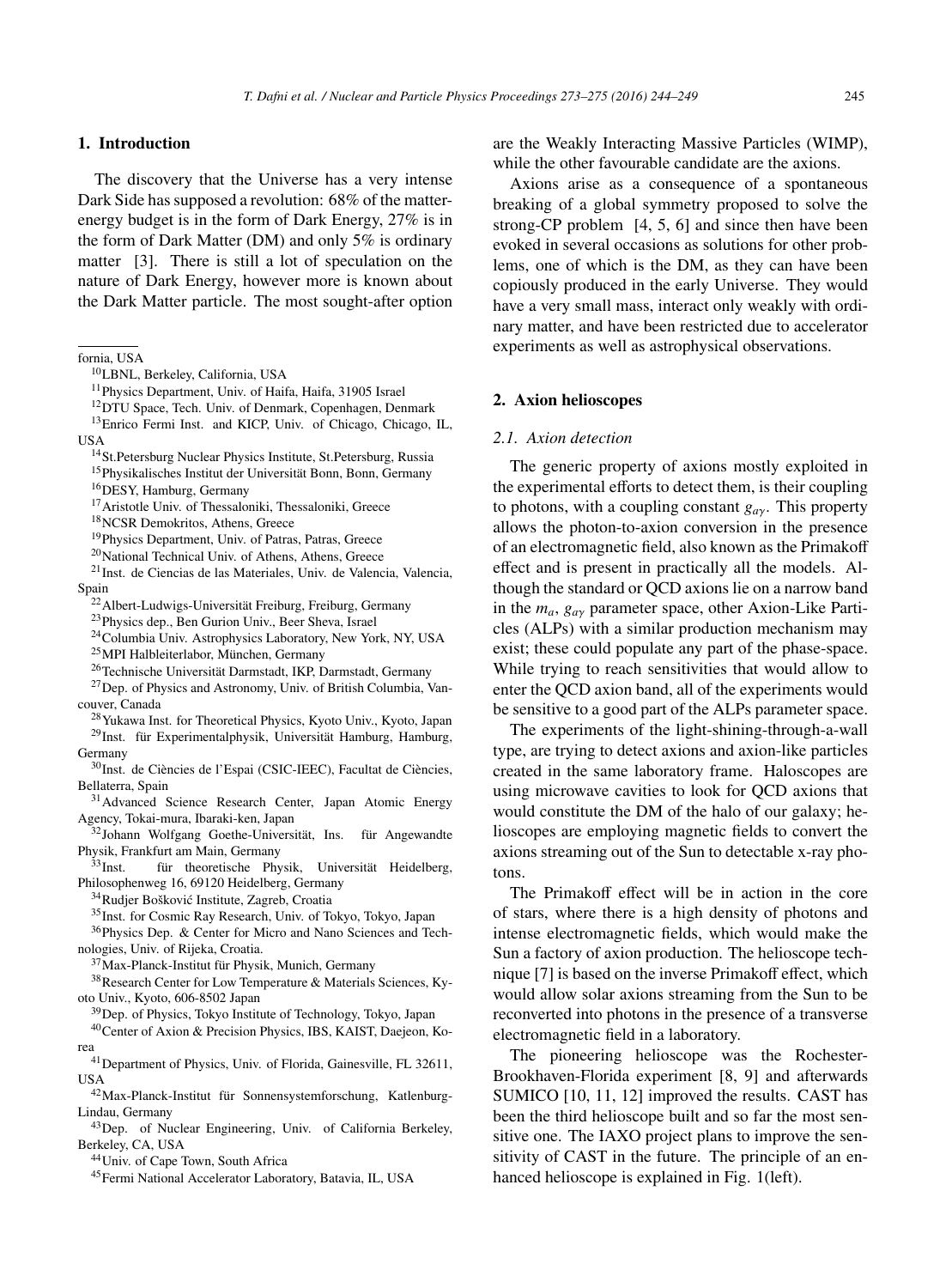

Figure 1: Left: Schematic of an enhanced axion helioscope: solar axions travelling through an intense transverse magnetic field with an axionsensitive area A, are converted into x-rays. With the help of x-ray focusing devices, these are concentrated onto a spot on low background detectors (figure from [2]). Right: The solar axion flux as expected at the Earth. A value of  $1 \times 10^{-10}$  GeV<sup>-1</sup> for  $g_{\alpha\gamma}$  is assumed.

As Fig. 1(right) shows, the expected signal is in the energy range of 1–10 keV. The operation of a helioscope consists in following the Sun as long as technically possible, in axion sensitive conditions, and taking background data when there is no alignment with the Sun. The sought-after signal would be the excess of photons in the expected energy range that the x-ray detectors will register when tracking the Sun, compared to the background gathered during the rest of the time. The number of excess photons expected depends on the very weak *ga*<sup>γ</sup> coupling constant, which is a measure of a helioscope's sensitivity. According to the following expression [13]

$$
g_{a\gamma}^4 \sim B^2 L^2 A \ \epsilon_d b^{-1/2} \ \epsilon_o a^{-1/2} \ \epsilon_t^{1/2} t^{1/2}, \tag{1}
$$

four are the main parameters to take into account when designing a helioscope: a) time: the total time of datataking of the experiment  $t$  and  $\epsilon_t$ , the fraction of time the magnet tracks the Sun; b) magnet: the length *L* and the strength *B* of the provided magnetic field as well as the axion-sensitive area *A*; c) low-background x-ray detectors: the background level *b* and their detection efficiencies  $\epsilon_d$  and d) x-ray focusing optics: their efficiency  $\epsilon_0$  and total focusing area *a*. The focusing devices are an addition to the classical helioscope experiment, and were implemented for the first time in the third generation axion helioscope, the CAST experiment.

#### 3. The CERN Axion Solar Telescope (CAST)

The CERN Axion Solar Telescope (CAST) presented an important improvement in the sensitivity of the helioscope technique, based on two major innovations; focusing optics and low background techniques for the detectors. CAST is the first helioscope to use an x-ray telescope, comprising of an x-ray focusing device coupled to a Charged Coupled Device (CCD) camera, recycled

from the ABRIXAS and XMM-Newton space missions. The addition of the telescope improved the signal-tonoise ratio of the system and therefore the sensitivity of the experiment. On the magnet front, CAST recycled a decommissioned LHC prototype magnet, which reaches 9 T over a length of 10 m. The magnet has two bores and has been equipped with up to four detectors; the xray telescope mentioned above, and three Micromegas detectors was the latest configuration. The total axionsensitive area achieved in this way is  $\sim$  30 cm<sup>2</sup>. The whole system is sitting on a movable platform controlled by a tracking system, pointing it to the centre of the Sun during 1.5 h twice a day, at sunrise and at sunset.

Since 2003, when CAST started operating, data have been taken in different experimental conditions which gradually extended the axion mass sensitivity of the experiment: from keeping the magnet bores under vacuum ( $m_a \lesssim 0.02$  eV) [14, 15] to gradually filling them with <sup>4</sup>He ( $m_a \lesssim 0.39$  eV) [16] and later on with <sup>3</sup>He. The first part of the  $3$ He data covered the mass range up to *m*<sup>a</sup> ∼0.64 eV [17] and in 2011 masses up to *m*<sub>a</sub> ∼1.17 eV were reached. A part of these data has been analyzed and has shown no excess of signal over background, leading to an upper bound of the axion-tophoton constant of  $g_{av}$  < 3.3 × 10<sup>-10</sup> GeV<sup>-1</sup> for the mass range between 0.64 eV and 1.17 eV [18]. CAST has provided the most stringent limits on the axion-tophoton coupling constant over a large part of the axion masses and has covered -for the first time- part of the QCD-favoured band for masses above ∼0.15 eV, as can be seen in Fig. 2.

Currently, CAST is revisiting the vacuum phase; this time with the aim, on one hand to look at the low energy part for evidence of other hypothetical particles such as chameleons, which appear in Dark Energy models or hidden photons [19], and on the other to exploit the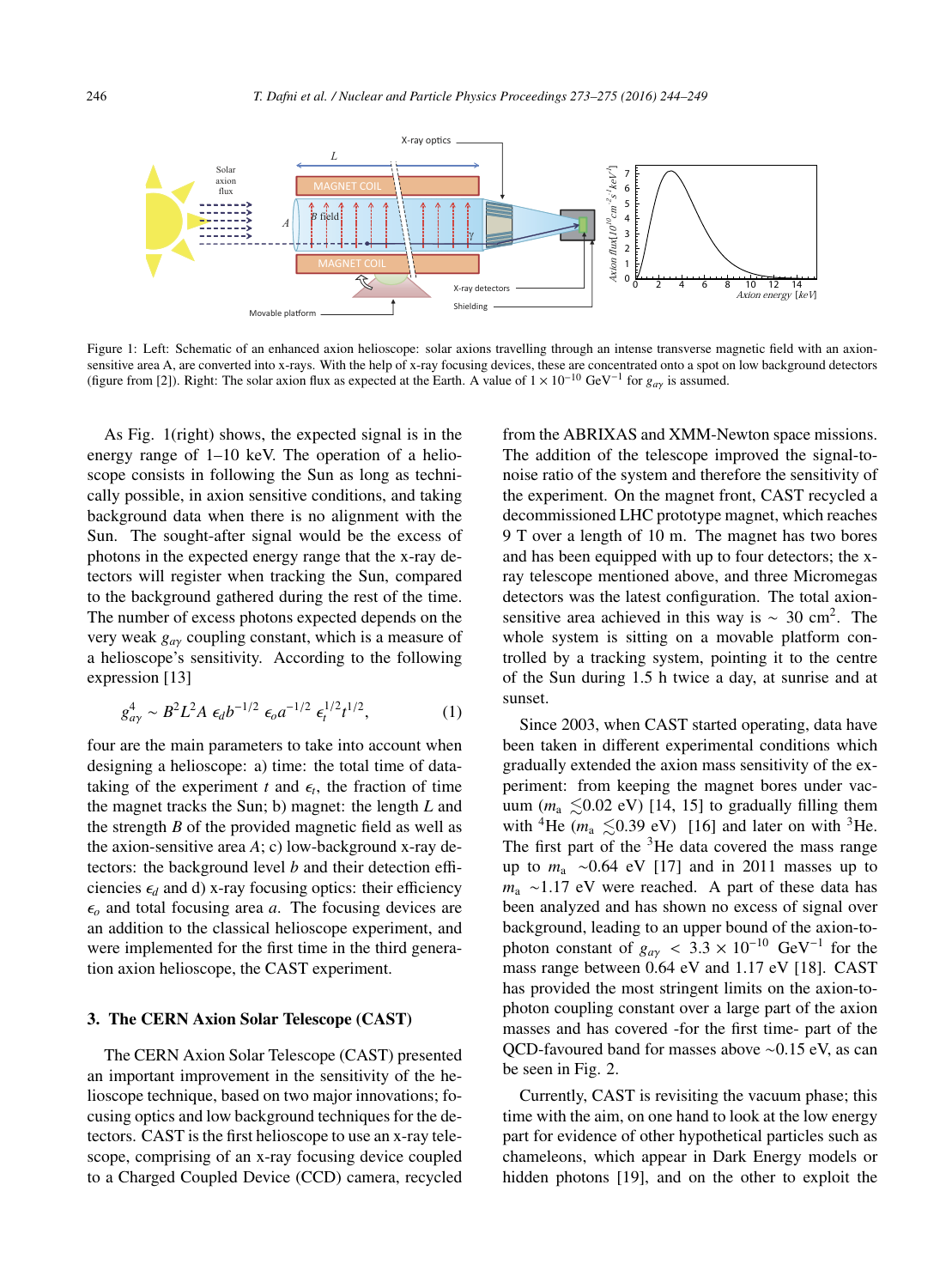

Figure 2: Expanded view of the CAST results in the vacuum,  ${}^{4}$ He (in black) and the  $3$ He phases with the new limit (in red). The limit from SUMICO, the hot dark matter (HDM) bound and the horizontal branch (HB) stars are also shown. The yellow band denotes typical theoretical models, while the green solid line corresponds to  $E/N = 0$ (KSVZ model).

unprecedented background levels reached by the Micromegas detectors of the experiment. A lot of effort has been invested on the design of an efficient layout of the detector, an appropriate shielding, as well as carefully choosing the low-radioactivity materials in the vicinity of the detectors. New Micromegas detectors of the microbulk type were installed in the experiment in 2013, reaching levels down to  $1 \times 10^{-6}$  keV<sup>-1</sup> cm<sup>2</sup> s<sup>-1</sup> [20]. In the summer of 2014, a new x-ray focusing device was installed in front of one of the new Micromegas detectors and started taking data. This system is considered a pathfinder for the International AXion Observatory (IAXO).

## 4. IAXO: the International AXion Observatory

The IAXO project brings forward the idea of an enhanced axion helioscope, the ultimate generation experiment that the helioscope technique can offer [13, 1]. A schematic of the system is given in Fig. 3(left).

A magnet conceived for axion physics is one of the first issues that the project addresses; the main disadvantage that the use of accelerator magnets (like the one of CAST) presents for a helioscope is the small axion-sensitive area they provide. An axion-dedicated magnet will have to allow for bigger sensitive areas. The studies for what the state-of-the-art technology can offer for a magnet design has pointed to an ATLASlike toroidal magnet which will measure approximately 25 m in length. It optimizes the features of the magnet in order to maximize sensitivity and comprises eight coils which provide bores with a diameter of close to 60 cm. The improvement in sensitivity considering this and the length, is enough to overcome the lower magnetic field which this magnet will offer, of the order of 2.5 T.

The observation time will also be improved by almost a factor 10 with respect to CAST, as the design foresees that the magnet follow the Sun 12 h daily. The rest of the time would be devoted to the very important background measurement and determination.

The eight bores of the magnet are going to be equipped with as many x-ray focusing optics. As mentioned already, the use of focusing devices is a feature that can significantly enhance the performance of the helioscope; they permit employing small-area x-ray detectors with an affordable shielding while keeping the sensitivity of the helioscope that the large-area openings of the magnet grant. For this important part IAXO will take advantage of existing technology as well, in order to procure such large-size focusing devices; the NuS-TAR satellite mission [21] developed x-ray optics with sufficiently large throughput and small focal spot onto which to concentrate the  $2800 \text{ cm}^2$  area of each bore.

The detectors to equip the magnet, identified for the baseline of the project, are microbulk Micromegas. The order  $10^{-6}$  keV<sup>-1</sup> cm<sup>2</sup> s<sup>-1</sup> background levels achieved with these detectors in CAST is encouraging [20]. This result, in combination with the results of studies performed at the Canfranc Underground Laboratory using dedicated test benches, provides a strong indication that the IAXO requirement of  $10^{-7}$  keV<sup>-1</sup> cm<sup>2</sup> s<sup>-1</sup> (or better) background levels can be met. Adequate shielding that will help reach these goals will be surrounding each of the IAXO detectors.

An important milestone for IAXO has been achieved with the installation of the pathfinder at CAST; a prototype of the optics developed for IAXO, coupled to a Micromegas detector surrounded by a complete shielding. The operation and data taking with this line will provide useful information and valuable experience for the future project.

The sensitivity of IAXO with these characteristics, is expected to be more than one order of magnitude better than CAST (almost 5 orders of magnitude more sensitive in detectable signal) which translates to a sensitivity of  $g_{\alpha\nu}$  down to few times 10<sup>-12</sup> GeV<sup>-1</sup> for masses up to approx. 0.02 eV, in the vacuum phase. The addition of a system that will allow the extension of the sensitivity to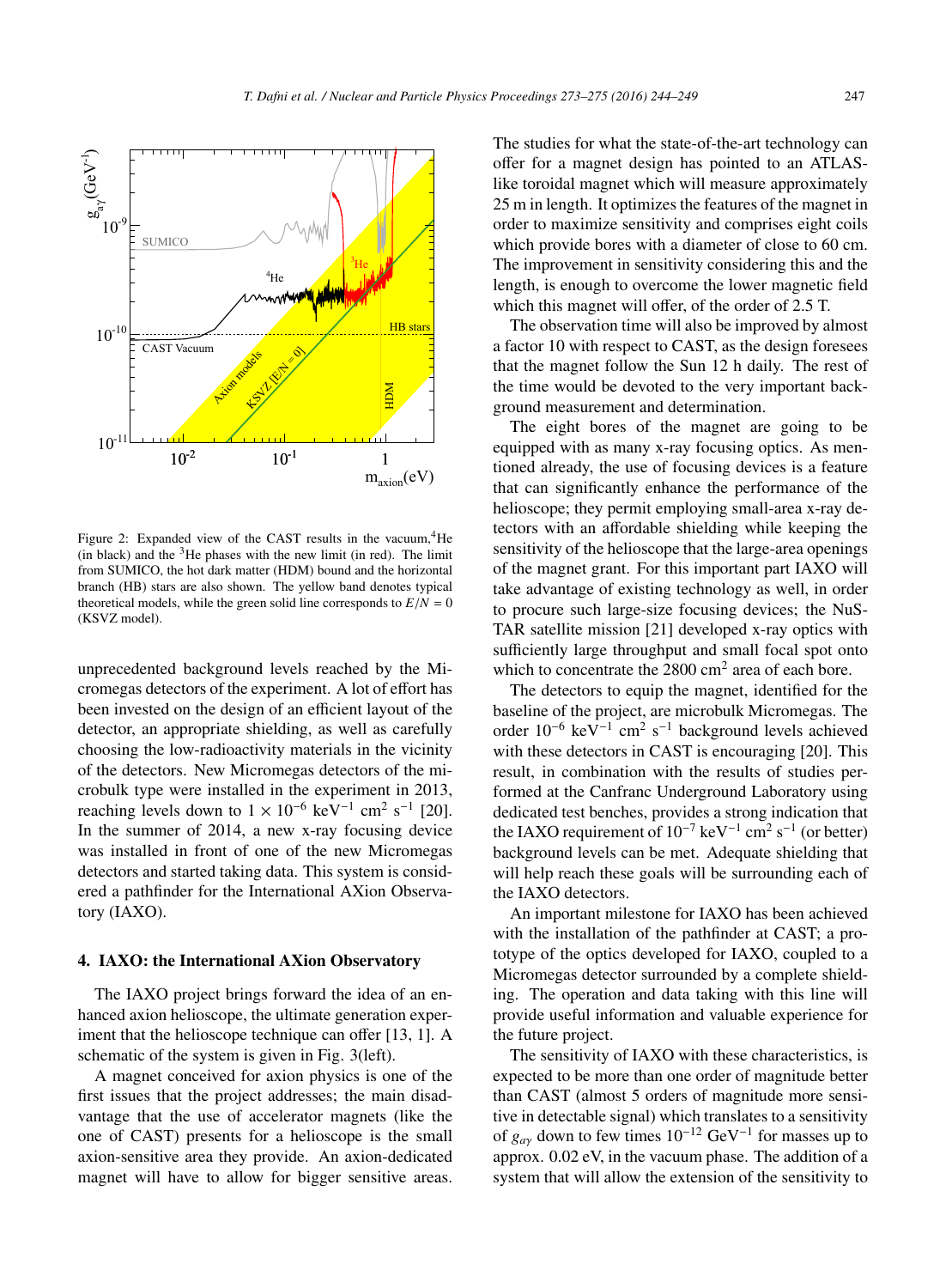

Figure 3: Left: A drawing of IAXO on its rotating platform: the cryostat containing the dipole magnet can be seen, with eight telescopes attached to it, and the shielded detectors. The human figure positioned at the feet of the structure gives an idea of the dimensions of the system. Right: The expected sensitivity of IAXO in an extended version of the *ga*γ-*ma* plot. Current bounds (solid colour) and future prospects (dashed area) of other experiments (CAST, ADMX [22], ALPS-II [23]) can also be seen. The area below the red dashed line is viable ALP DM parameter space. The region at low  $m_a$  above the dashed grey line is the one invoked in the context of the transparency of the universe. The region excluded by H.E.S.S. data [24] is shown in solid brown. For the sake of clarity the labels of the other bounds have been removed. For those,we refer to [2].

higher masses through the injection of a light gas could take place in a later phase. Fig. 3(right) shows how IAXO would be able to probe large parts of the phasespace in which reside not only the 'standard' axion but also ALPs from many interesting models and theories, such as those in which the axion is postulated as part of the DM of the Universe. At the lower axion-mass end, below 10−<sup>7</sup> eV, IAXO would test the hypothesis of ALPs which have been proposed as an explanation to anomalies in light propagation over astronomical distances [25].

Axion helioscopes can also study the axion-toelectron coupling (*gae*), allowed in non-hadronic models, in combination with the axion-to-photon coupling, as CAST has already done [26]. Axions with *gae* of few  $\times 10^{-13}$  are proposed as an explanation of the anomalous cooling in white dwarfs from astrophysical observations [27], making these studies attractive; in fact IAXO would have enough sensitivity to directly measure the solar axions produced via this mechanism.

As a generic search facility, IAXO could also serve for studies of hidden photons, chameleons or similar. The direct search of relic axions that would have been produced in the early stages of the Universe is also being studied [28], as the design of the magnet could accommodate the necessary equipment such as microwave cavities or dish antennas.

IAXO has presented a Letter of Intent to CERN [2] and is currently working towards a Technical Design Report.

## 5. Conclusions

Axion helioscopes continue to present an attractive technique to look for axions and axion-like particles. IAXO is an ambitious project that aims at building a dedicated axion facility, that will surpass current sensitivities by more than an order of magnitude. The proposal is based on well-known technologies for the main features of the project, i.e. the magnet, the x-ray focusing devices and the low-background detectors. In the meantime, CAST, the most sensitive helioscope so far, has published part of the data from the  $3$ He phase during which it entered well into the QCD-axion region at the upper masses end, setting an upper limit for the coupling constant of  $g_{\alpha\gamma} > 3.3 \times 10^{-10}$  GeV<sup>-1</sup> for  $m_a$  between 0.64 eV and 1.17 eV. Currently the experiment is revisiting the vacuum phase with increased sensitivity and is also looking for other exotica such as chameleons. In the summer of 2014, a prototype x-ray focusing device, built with the technology to be employed for the IAXO optics, was installed and coupled to a Micromegas detector, covering an important benchmark for the IAXO project.

## Acnowledgments

We acknowledge support from the Spanish Ministry of Science and Innovation (MICINN) under contract FPA2008-03456 and FPA2011-24058, as well as under the CPAN project CSD2007-00042 from the Consolider-Ingenio2010 program of the MICINN. Part